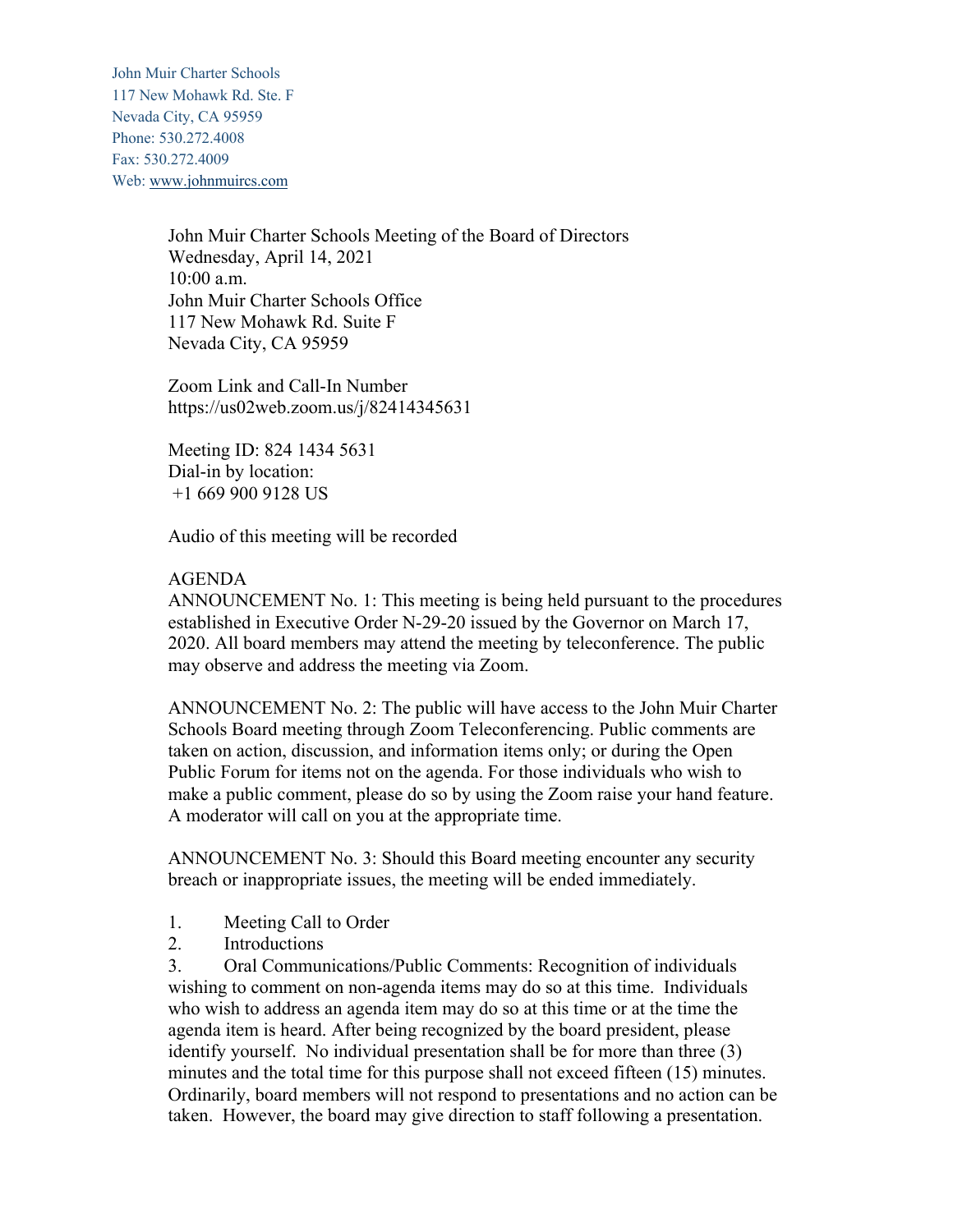- 4. Additions to the Agenda
- 5. Adoption of the Agenda
- 6. Closed Session:

A. Conference with Legal Counsel – Anticipated Litigation Significant Exposure To Litigation Pursuant to Subdivision (b) of Section 54956.9: One Case

7. Return to Open Session: Report Action Taken, If Any

8. Informational/Action Items

A. Approval of the Minutes of the Regular Board Meeting Wednesday, March 10, 2021 (Attachment #1 , Page 4)

B. Approval of Vendor Payments 2/26/21 - 3/25/21 (Attachment #2, Page 9)

C. Approval of New and Termed Employees 2/26/21 - 3/25/21 (Attachment #3, Page 16)

9. Discussion Items

A. "Teachers Who Make A Difference" (ACSA Executive Board Committee)

B. Courageous Conversations About Race Presentation, Rachel Wegner & Jocelyn Moore (Attachment #4, Page 17)

C. First Draft of LCAP, Rachel Wegner (Attachment #5, Under Separate Cover)

D. Expanded Learning Opportunity Grant Expenditure Plan for 2021-2022 Fiscal Year (Template Release Date 03/25/21, Board Approval Deadline 06/01/21) (Attachment #6, Page 22)

E. 2021-2022 Draft Board Meeting Dates (Attachment #7, Page 25)

F. MIP Software and Service Host Report (Attachment #8, Page 26)

G. Teacher Induction Program Report (Attachment #9, Page 27)

H. Recruitment Program Discussion (Attachment #10, Page 28)

I. TAC Report (Attachment #11, Page 34)

J. CEO's Report (Attachment #12, Page 35)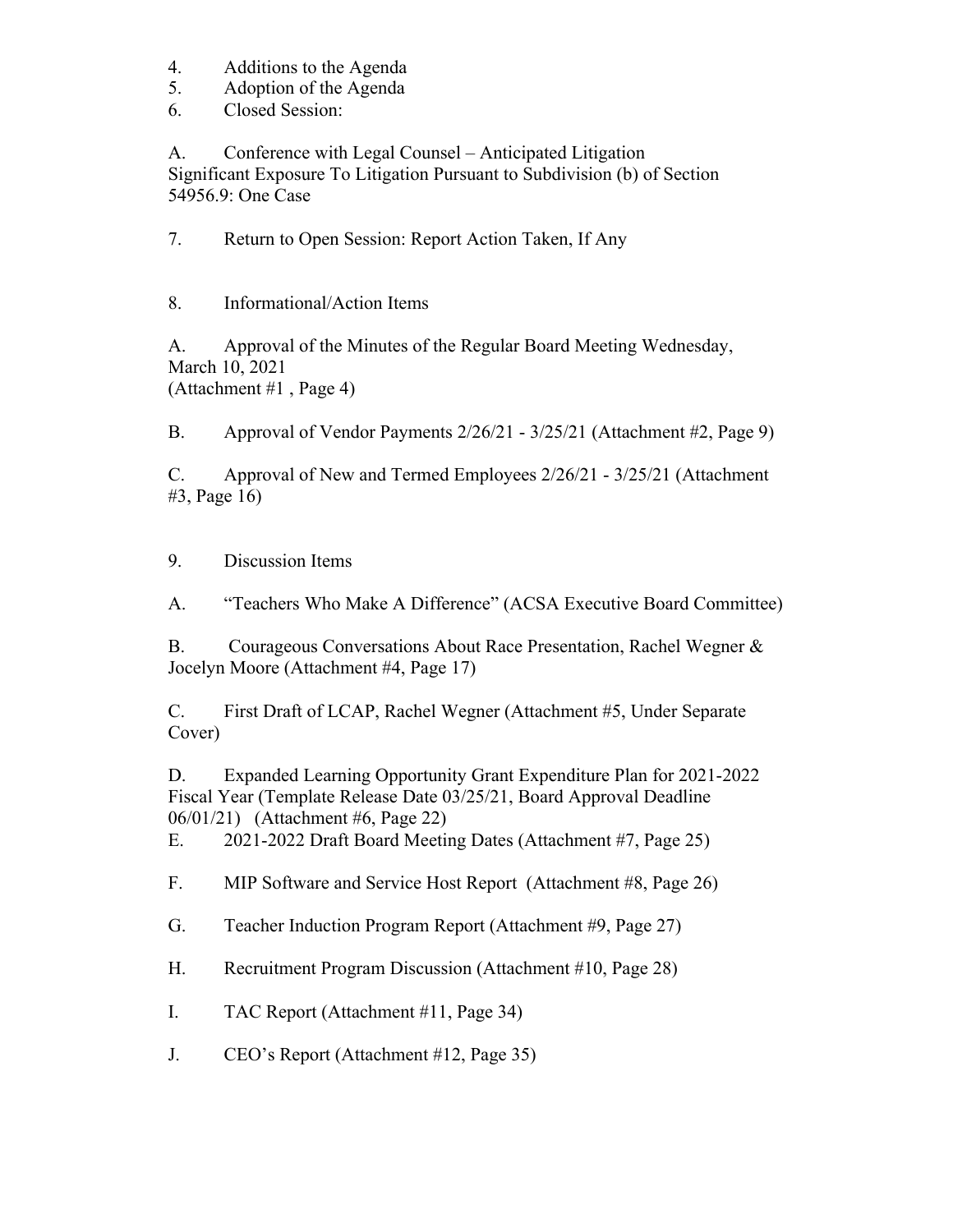10. Miscellaneous Information Items

A. Correspondence

B. Schedule of Future Board Meetings

i. Wednesday, May 12, 2021, 10 a.m. This meeting is being held pursuant to the procedures established in Executive Order N-29-20 issued by the Governor on March 17, 2020. All board members may attend the meeting by teleconference. The public may observe and address the meeting via Zoom.

ii. Wednesday, June 9, 2021, 10 a.m. This meeting is being held pursuant to the procedures established in Executive Order N-29-20 issued by the Governor on March 17, 2020. All board members may attend the meeting by teleconference. The public may observe and address the meeting via Zoom.

Board Attendance at Upcoming Meetings:

|                | $D0$ beard a recent recent $C0$ becoming references. |     |                                    |                  |
|----------------|------------------------------------------------------|-----|------------------------------------|------------------|
|                | Wednesday, May 12, 2021, 10 a.m.                     |     | Wednesday, June 9th, 2021, 10 a.m. |                  |
| A.             | Stan Miller:                                         | Yes | A.                                 | Stan Miller:     |
|                | Yes or No                                            |     |                                    |                  |
| <b>B.</b>      | Michael Corbett:                                     | Yes | <b>B.</b>                          | Michael Corbett: |
|                | Yes or No                                            |     |                                    |                  |
| $\mathbf{C}$ . | Len Eckhardt:                                        | Yes | $C_{\cdot}$                        | Len Eckhardt:    |
|                | Yes or No                                            |     |                                    |                  |
| D.             | Sallie Wilson:                                       | Yes | D.                                 | Sallie Wilson:   |
|                | Yes or No                                            |     |                                    |                  |
| E.             | Gil Botello:                                         | Yes | E.                                 | Gil Botello:     |
|                | Yes or No                                            |     |                                    |                  |

- 11. Request for Agenda Items
- 1. Discussion Item, Equity Survey Report
- 12. Adjournment

This agenda was posted at least 24 hours in advance of the meeting at:

John Muir Charter Schools Office, 117 New Mohawk Rd. Suite F, Nevada City, Ca 95959

● www.johnmuircs.com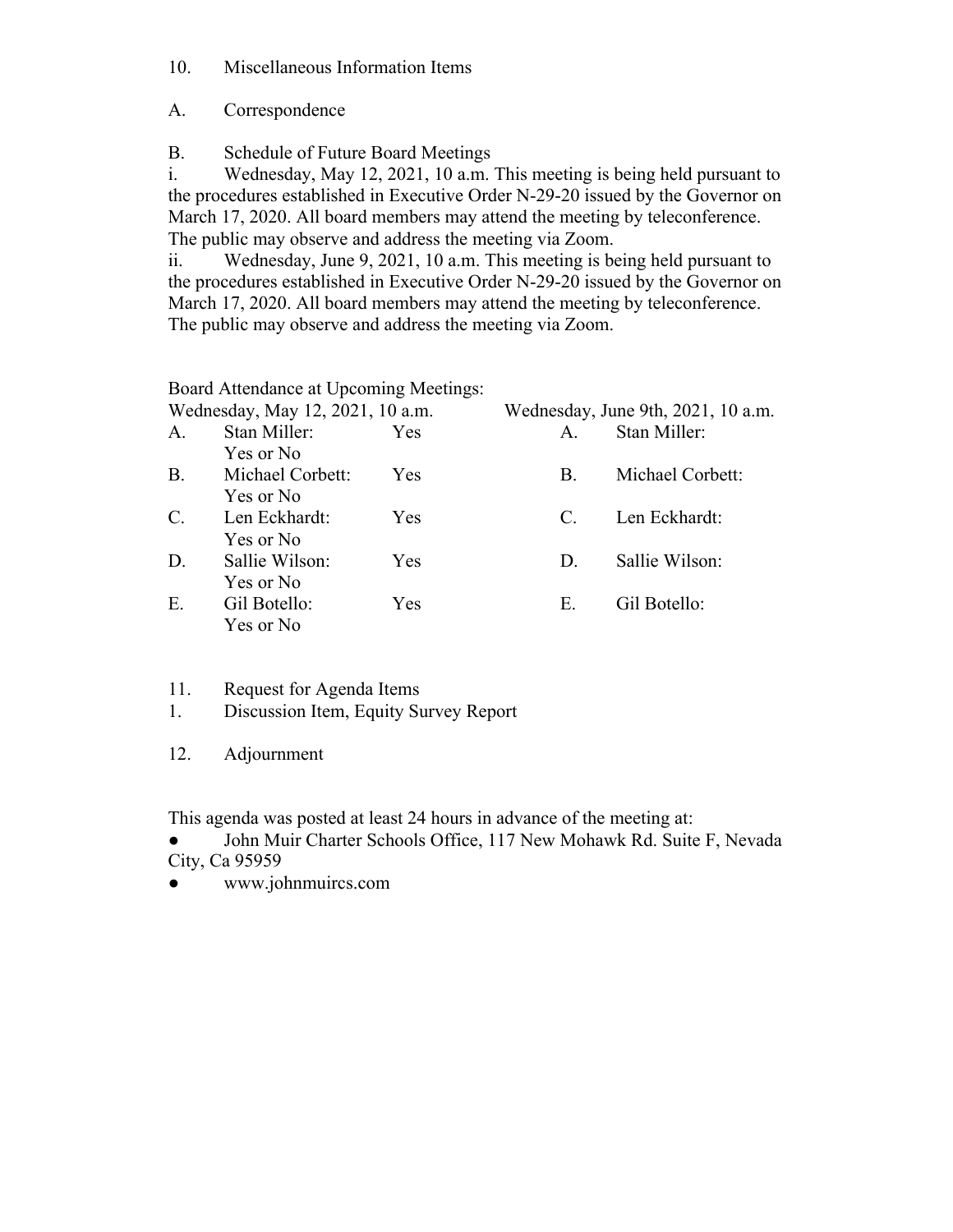John Muir Charter Schools 117 New Mohawk Rd. Ste. F Nevada City, CA 95959 Phone: 530.272.4008 Fax: 530.272.4009 Web: www.johnmuircs.com

> John Muir Charter Schools Meeting of the Board of Directors Wednesday, April 14, 2021 10:00 a.m. John Muir Charter Schools Office 117 New Mohawk Rd. Suite F Nevada City, CA 95959

Zoom Link and Call-In Number https://us02web.zoom.us/j/82414345631

Meeting ID: 824 1434 5631 Dial-in by location: +1 669 900 9128 US

Audio of this meeting will be recorded

**Minutes** 

1. Meeting Call to Order

Stan Miller called the meeting to order at 10:04

2. Introductions

JMCS Board Members in attendance: Stan Miller, Gil Botello (arrived at 10:07 a.m.), Michael Corbett, Len Eckhardt, and Sallie Wilson. JMCS Staff Members in attendance: CEO RJ Guess, Interim CEO & COO Mike Wegner, Fiscal Analyst Rachael Navarrete, Administrative Coordinator Luz Delgado, Director of Curriculum Rachel Wegner, School Site Coordinator Jocelyn Moore, Dawn McConnell Northern Regional Director, Teacher Eo Reveles. Others in attendance: Russell Degnan of Operation New Hope, Peter Sagebiel Director of Forest Charter School.

3. Oral Communications/Public Comments: Recognition of individuals wishing to comment on non-agenda items may do so at this time. Individuals who wish to address an agenda item may do so at this time or at the time the agenda item is heard. After being recognized by the board president, please identify yourself. No individual presentation shall be for more than three (3) minutes and the total time for this purpose shall not exceed fifteen (15) minutes. Ordinarily, board members will not respond to presentations and no action can be taken. However, the board may give direction to staff following a presentation.

None.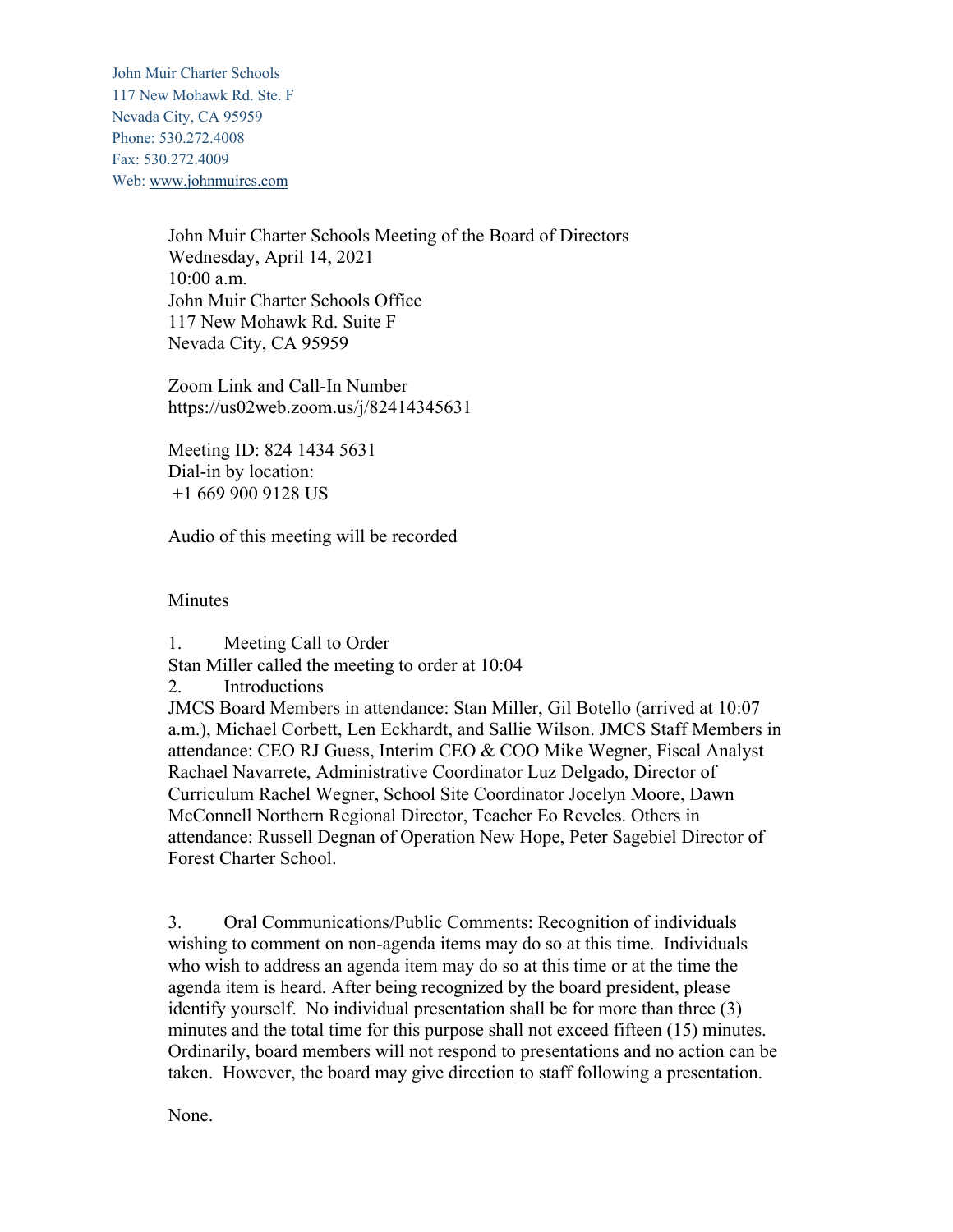4. Additions to the Agenda

Item 6, the closed session of the agenda, has been tabled.

5. Adoption of the Agenda

On a motion made by Michael Corbett and seconded by Len Eckhardt, the agenda was adopted on a 4-0-1 vote.

(Ayes: Miller, Corbett, Eckhardt, Wilson. Noes: None. Absent: Botello.)

6. Closed Session:

This closed session was tabled for a future meeting.

7. Return to Open Session: Report Action Taken, If Any

This closed session was tabled for a future meeting.

8. Action Items

A. Approval of the Minutes of the Regular Board Meeting Wednesday, March 10, 2021 (Attachment #1 , Page 4)

Stan Miller pointed out a typo on page 7, line 6, the line should read "he does not know what" instead of "e does not know what". On a motion by Sallie Wilson, seconded by Gil Botello, the Minutes of the Regular Board Meeting Wednesday, March 10, 2021, were approved on a 5-0-0 vote. (Ayes: Miller, Botello, Corbett, Eckhardt, Wilson. Noes: None. Absent: None.)

B. Approval of Vendor Payments 2/26/21 - 3/25/21 (Attachment #2, Page 9)

Stan Miller asked about Sterling Administration FSA funding contributions on Page 13. Rachel Navarrete explained that it is additional insurance that employees can purchase and clarified that this is a Flexible Savings Account and not a cost to the school.

On a motion by Len Eckhardt, seconded by Michael Corbette, the Vendor Payments 2/26/21 - 3/25/21 were approved on a 5-0-0 vote. (Ayes: Miller, Botello, Corbett, Eckhardt, Wilson. Noes: None. Absent: None.)

C. Approval of New and Termed Employees 2/26/21 - 3/25/21 (Attachment #3, Page 16)

On a motion by Len Eckhardt, seconded by Michael Corbett, the Approval of New and Termed Employees 2/26/21 - 3/25/21 were approved on a 5-0-0 vote. (Ayes: Miller, Botello, Corbett, Eckhardt, Wilson. Noes: None. Absent: None.)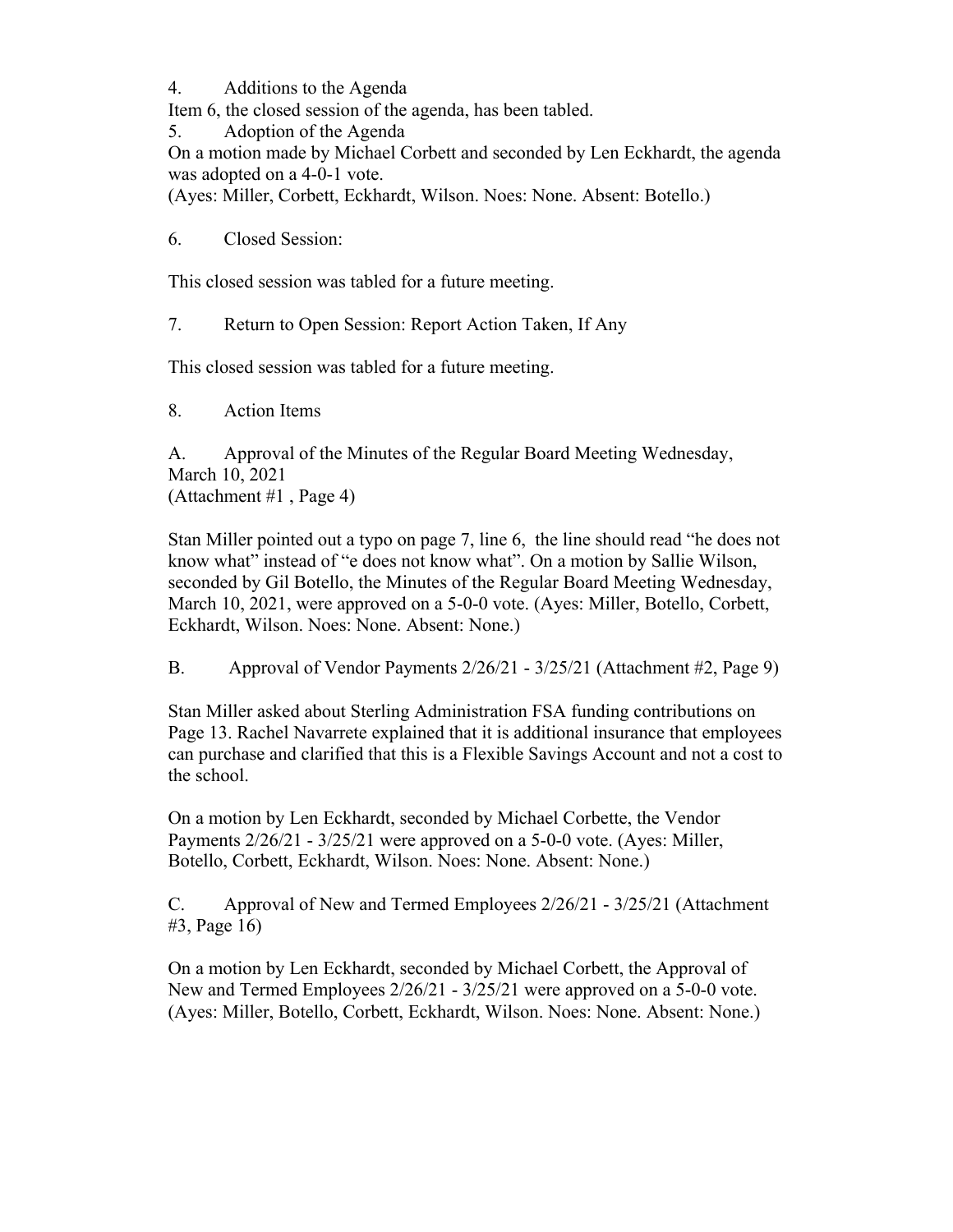#### 9. Discussion Items

A. "Teachers Who Make A Difference" (ACSA Executive Board Committee)

Peter Sagbeil from the Nevada County chapter of the Association of California School Administrators, presents All John Muir Charter Schools teachers with a plaque to commemorate their excellence in teaching. Stan Miller and Mike Wegner appreciate and accept the plaque awarded to the teachers. Mike will be addressing this recognition on the school bulletin.

B. Courageous Conversations About Race Presentation, Rachel Wegner & Jocelyn Moore (Attachment #4, Page 17)

Jocelyn more, the school site coordinator and teacher at Sacramento Regional Conservation Corpswork, explained the Courageous Conversations About Race Curriculum and training that is being used in JMCS professional development in the current school year. Jocelyn expressed that many teachers were grateful to have the workshop opportunities. Jocelyn believes that the tools teachers receive through the training can be immediately used with their students. She states that teachers have been able to address and use conversation norms to define terms like systemic injustice, race, and what they mean when we talk about those terms. Through the training teachers are better able to understand what systemic racism is and that race is a social and systemic construct. Rachel Wegner invited Camarillo CCC teacher Eo Reveles to present the teacher's perspective. Eo reflected on the workshops and said she experienced a powerful transformation. She was able to identify where her biases lie. Eo feels that the Courageous Conversation workshops are valuable and that it has been amazing to see how these conversations can be inter-threaded into classroom norms that may not even have to do with race or bias. Rachel Wegner then gave an overview of teacher survey data regarding CCAR. The survey had an 85% response rate from attendees, over 90% of staff rated the professional development with a 4 out of 5, and 85% of participants felt challenged in their thinking. Overall, the Courageous Conversation workshops were beneficial for teachers.

C. First Draft of LCAP, Rachel Wegner (Attachment #5, Under Separate Cover)

Rachel Wegner explained that theLCAP comes in two sections this year- the 2019-2020 Local Control and Accountability Plan annual update and the 2020- 2021 Local Control and Accountability Plan annual update. Rachel described to the board that both parts of the document, reflect budget changes and adaptations related to Covid. Rachel described to the board that we have seen an increase in students feeling that their instruction and curriculum are preparing them for college and careers. Rachel communicated that the average whole-school attendance percentage increased from 80% to 85% this year, and that despite the closing of in-person instruction, the average number of credits students earned stayed consistent two prior years. Access to and participation in counseling services has increased; there have been 16 group sessions at five different sites and at least 25 individual sessions. Staff surveys in the LCAP process show that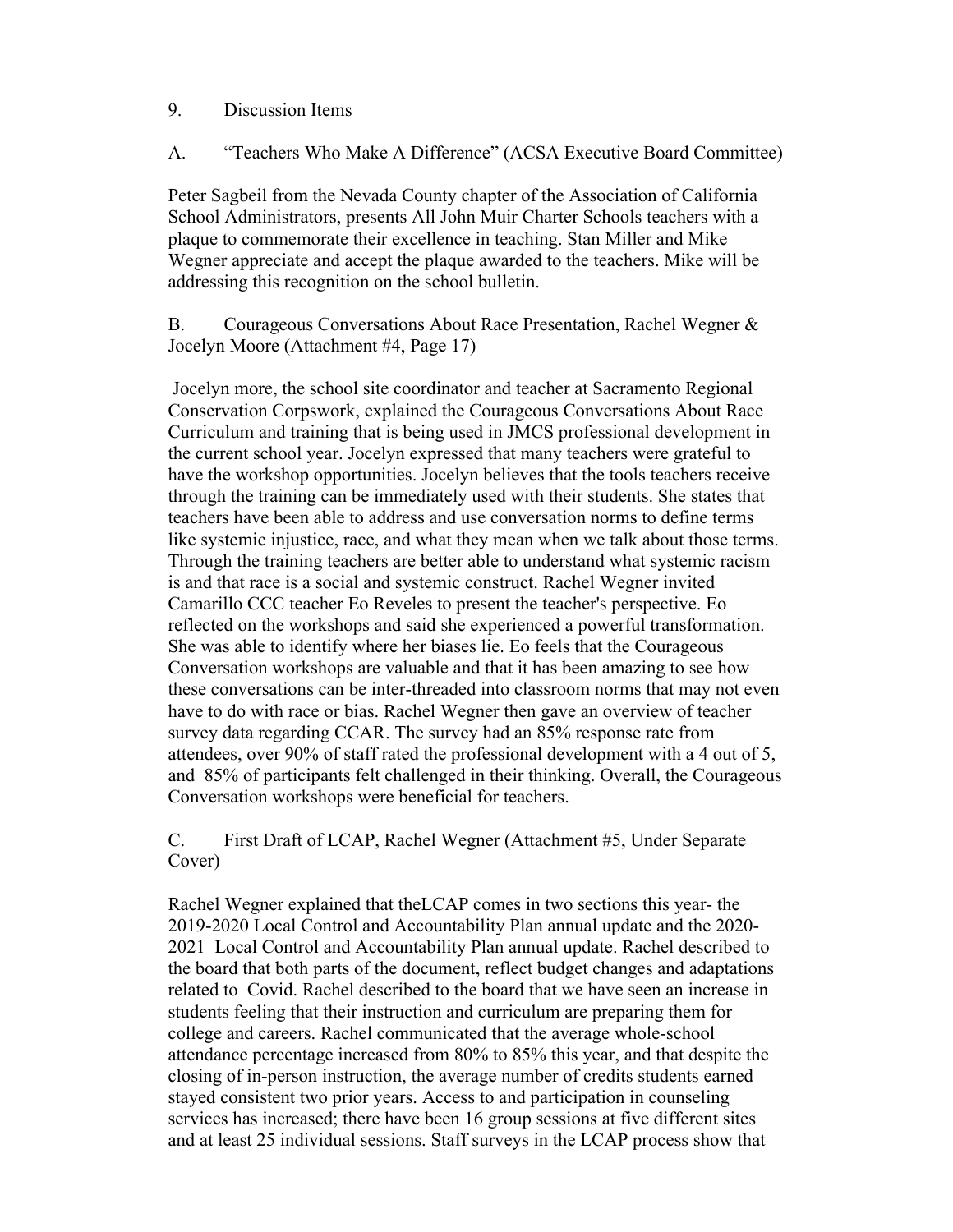professional development satisfaction is very high and that John Muir's commitment to diversity, equity, and inclusion is evident. Rachel noted partner surveys show our stakeholders feel that we have a strong commitment to equity.

D. Expanded Learning Opportunity Grant Expenditure Plan for 2021-2022 Fiscal Year (Template Release Date 03/25/21, Board Approval Deadline 06/01/21) (Attachment #6, Page 22)

Mike Wegner explained that this is grant money awarded through SB 86 for increasing learning opportunities, and the funds will be used specifically for increasing learning opportunities to help students recover from potential loss due to COVID classroom closures across the state. JMCS is required to develop a plan for use of the funds; s. the plan must be approved by June 1st, 202., If we do not get approval by this date JMCS will not be eligible for the funding. Mike described in the draft plan how the funds will be used to pay certificated staff for summer school hours for the month of July and to fund tutoring staff for the 2021- 2022 school year. Mike explained that mental health services are also an allowable expense and recommended that some of the funds be used to support mental health services. RJ Guess explained that we did not receive the template in time for the March 10th meeting which is why it is being discussed today and will be an action item for approval at the May 12th meeting. RJ acknowledged that the timeline is short, but emphasized the importance of meeting the deadline. Stan Miller asked if the tutoring will happen during the school year or only during the summer. Mike clarified these funds have to be expanded by August of 2022, meaning there would be full-time tutoring support for the entire school year of 2021-2022 fiscal year. If the funds are not used by the end of the 2021-2022 school year the funds must be returned. Stan affirmed that this will be an action item at the May 12th board meeting.

E. 2021-2022 Draft Board Meeting Dates (Attachment #7, Page 25)

RJ Guess presented a draft 2021-2022 Board Meeting Schedule. RJ described the continuing schedule of meeting on the second Wednesday of every month at 10 am. Stan Miller stated that the meeting time could change if board meetings are held in person next year. The draft will be an action item in the May 12th meeting.

F. MIP Software and Service Host Report (Attachment #8, Page 26)

RJ Guess explained that there are two charges within the MIP software costs. One charge is for a license to use the software, the other is for software hosting. The software includes HR management, HR timesheets and the expenditure approval process. It is a fixed software package that covers multiple back-office functions JMCS contracts with a separate firm for secure, offsite server hosting including remote access for staff. The hosting charges also includes installation, updates, and disaster recovery services The current vendor is also a less costly alternative to the software that was used previously.

G. Teacher Induction Program Report (Attachment #9, Page 27)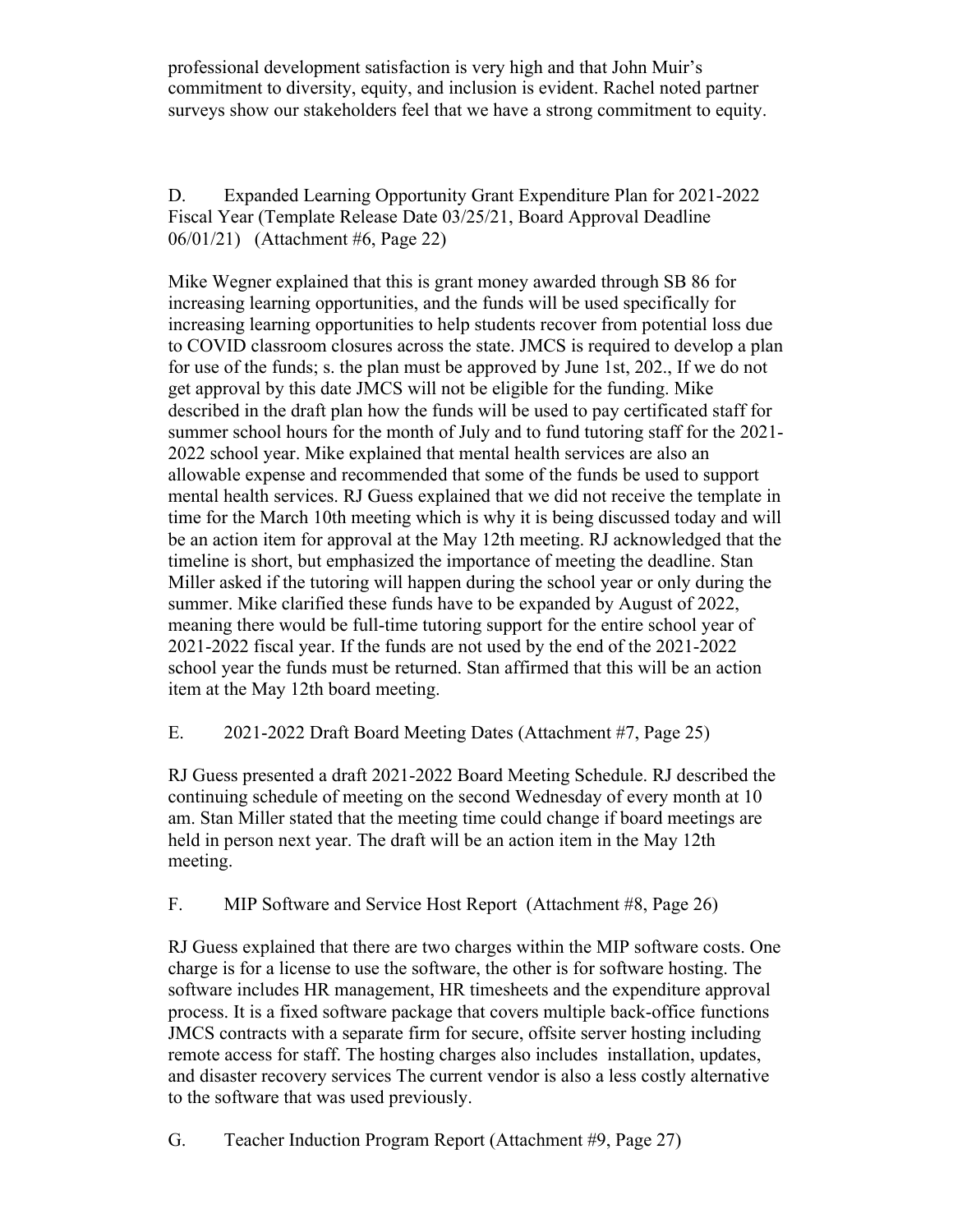Mike Wegner informed the board that they reached out to Nevada County Superintendent of Schools, Sacramento County Office of Education Induction, and other schools similar to JMCS regarding Induction program costs. Consistent with JMCS practices, all surveyed schools cover the full cost of teacher Inductions programs.

### H. Recruitment Program Discussion (Attachment #10, Page 28)

RJ Guess explains that we currently run ads on Craigslist and Indeed for student recruitment inhope of appealing to students who do not yet have a high school diploma but need to work. Administrators are reaching out to student referral agencies, American Job and Career Centers, and other grant-funded service providers for support. When attending conferences John Muir staff and others distribute promotional materials to spread awareness of JMCS and partner agency programs. Mike Wegner has begun looking into recruitment services like those offered by Film Twist. that can both advertise and analyze recruitment data to show the effectiveness of their services. Gil Botello suggested creating a recruitment position and hiring a staff member with a one-year contract. Stan Miller requested a draft of variables to see what adding recruitment staff would look like.

# I. TAC Report (Attachment #11, Page 34)

No Report

# J. CEO's Report (Attachment #12, Page 35)

RJ Guess began the report by acknowledging that Mike Wegner has informed the board that he will be resigning at the end of the school year. In addressing the timeline for selecting a new COO,. RJ explained thats he will keep the application window open for two weeks, review the applications for five days, and schedule round 1 interviews for the week of May 10.. If necessary RJ will hold an second round of interviews the week ofMay 17th.. He hopes to have a candidate selected by May 26. This timeline will allow time for cross-training in June and July. RJ acknowledges that the timeline is fast. The COO position will be posted today. Stan Miller requested that there be two interviews per candidate. Stan suggested there be a group panel and a one-on-one interview with RJ.

RJ Guess discussed updates on new and pending legislation. He begins with...

AB 309- The bill is in the suspense file and might come back next year.

AB 599- states that if 15% or more of the teaching staff has not cleared their credential, meaning that they have a preliminary credential or an emergency permit, an extra oversight visit from the county office will be required

AB- 804- Ventura Training Center style program in Northern California that will be focused on forestry skills. Priority enrollment will be given to people exiting from correctional facilities.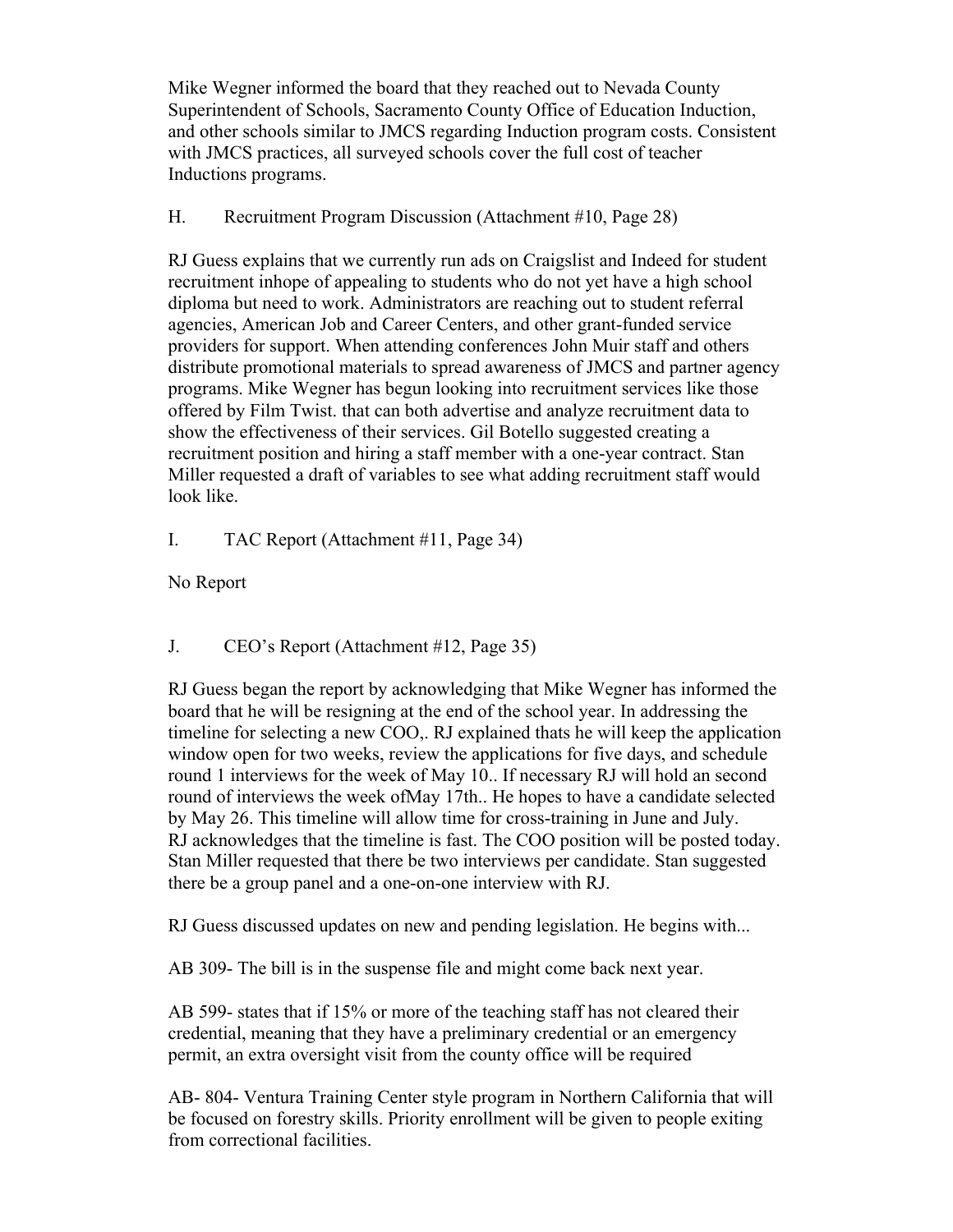SB272- This is part of a greater bill that will put gender-neutral terms into sections of code.

This would change "young men and women" to "young adults". The bill also expands the age of service to 26. This could mean older students could be served which could result in an increase in enrollment for John Muir.

SB694- This bill could provide a career pathway for students. John Muir will have the ability to work with agencies like PG&E, SMUD, and San Diego Light and Power to design specific pathways to employment with those agencies.

- 10. Miscellaneous Information Items
- A. Correspondence

None.

- B. Schedule of Future Board Meetings
- i. Wednesday, April 14, 2021, 10 a.m., at Sacramento Regional
- Conservation Corps, 6101 27th Street, Sacramento, CA 95822

ii. Wednesday, May 12, 2021, 10 a.m., at Sacramento Regional Conservation Corps,

6101 27th Street, Sacramento, CA 95822

### Board Attendance at Upcoming Meetings:

| Wednesday, May 12, 2021, 10 a.m. |                                |       | Wednesday, June 9th, 2021, 10 a.m. |                  |
|----------------------------------|--------------------------------|-------|------------------------------------|------------------|
| A.                               | Stan Miller:<br>Yes            | Yes   | $\mathsf{A}$ .                     | Stan Miller:     |
| <b>B.</b>                        | Michael Corbett:<br><b>Yes</b> | Maybe | В.                                 | Michael Corbett: |
| $\mathcal{C}$ .                  | Len Eckhardt:<br>Yes           | No    | $\mathcal{C}$ .                    | Len Eckhardt:    |
| D.                               | Sallie Wilson:<br>No           | Maybe | $D_{\cdot}$                        | Sallie Wilson:   |
| Ε.                               | Gil Botello:<br>Yes            | Yes   | Е.                                 | Gil Botello:     |

11. Request for Agenda Items

Continued Recruitment Discussion .

12. Adjournment